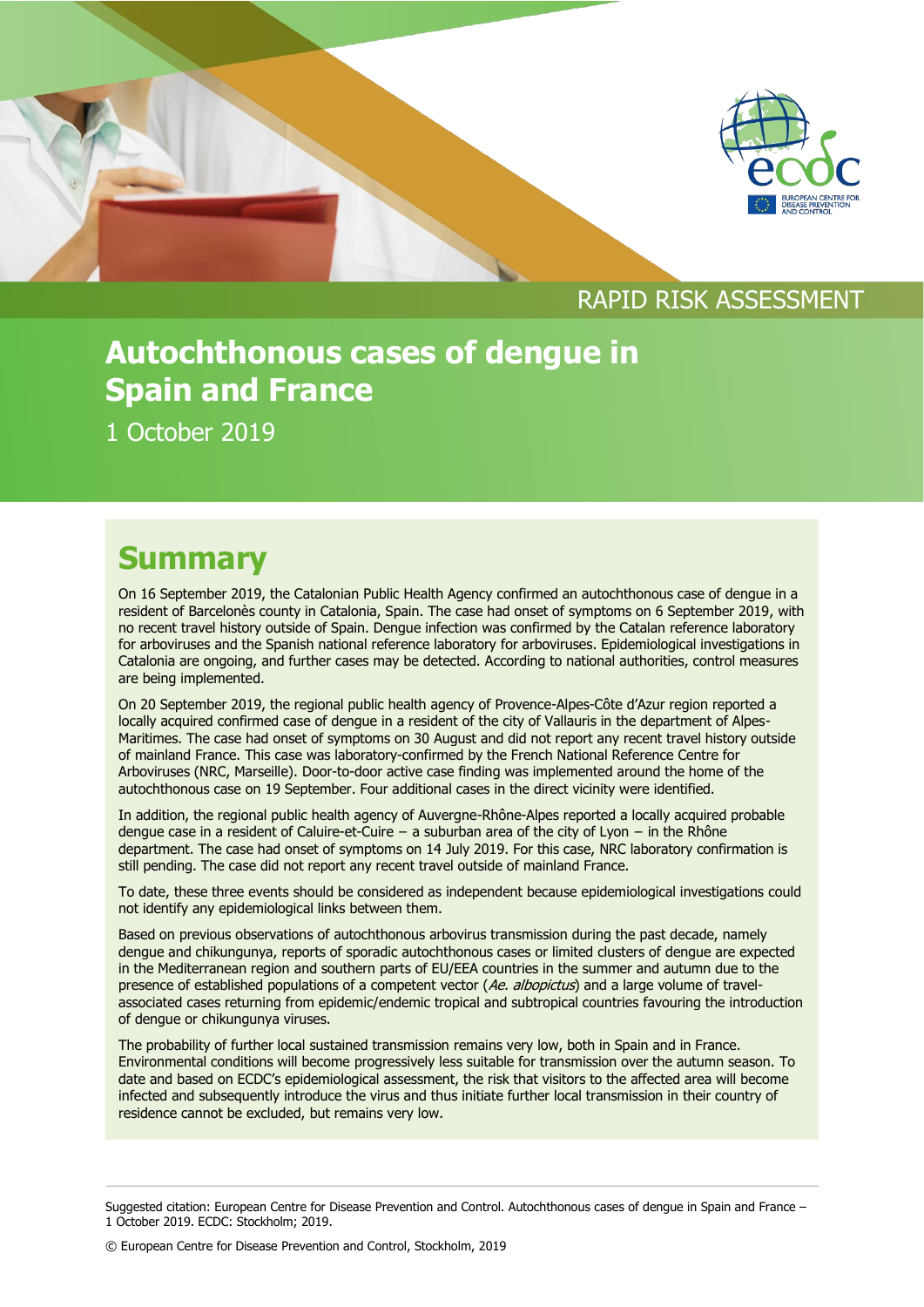# **Event background**

#### **Locally acquired dengue case in Spain**

On 16 September 2019, the Catalonian Public Health Agency confirmed an autochthonous case of dengue in a resident of Barcelonès county in Catalonia, Spain [1]. The case is an adult female who presented with sudden general malaise, high fever, headache and a rash on 6 September 2019. Dengue infection was confirmed with both serology and molecular diagnostic tests by the Catalan reference laboratory for arboviruses and the Spanish national reference laboratory for arboviruses (18 September). The case did not report any travel outside of Spain during the past two years [2]. Following the detection of this autochthonous dengue case, the protocol for surveillance and control for arboviruses transmitted by mosquitos was activated in Catalonia in order to conduct epidemiological investigations and implement vector control activities [2].

The following actions were implemented by the public health authorities or will soon be initiated (in accordance with national recommendations):

- Epidemiological and entomological investigations.
- Active case finding in the probable places of transmission.
- Raising awareness of healthcare workers and laboratories in the area.
- Assessment of the need to implement safety measures on substances of human origin.
- Public communication.

To date, epidemiological investigations have not identified the primary travel-associated case.

Up until 2018, only imported dengue cases were detected in Spain, mainly in people returning from Latin America and Asia-Pacific [3]. In 2018, six autochthonous dengue cases were reported from Spain [4,5]. No case had a recent travel history to dengue-endemic areas. Three of the autochthonous cases, all with disease onset in August, travelled or resided in the Región de Murcia and other municipalities in the Province of Cádiz at the probable time of infection [3]. Two other autochthonous cases, with disease onset in September, were probably infected in the Región de Murcia [3]. The sixth confirmed case was reported in Catalonia, with onset of symptoms in mid-October. This case was attributed to the introduction of dengue virus (DENV). All cases were serotype 1 (DENV-1).

#### **Locally acquired dengue cases in France**

The case in Vallauris, department of Alpes-Maritimes, was diagnosed by serology (IgM+) on a sample processed in a local laboratory eight days after onset of symptoms on 30 August 2019. The epidemiological investigation immediately identified a potential primary case, with onset of symptoms on 11 July who stayed at the case's house while viraemic. The French NRC confirmed both the autochthonous case and the imported case with positive PCR for DENV-1. The locally acquired case did not report recent travel outside of mainland France.

Door-to-door active case finding was implemented on 19 September in the vicinity of the home of this locally acquired autochthonous case. During this investigation, four additional cases of locally acquired dengue fever were identified. For three of them, there is serological evidence of a recent flavivirus infection; the fourth case (PCR positive) was identified following the sensitisation of health workers.

In summary, five autochthonous dengue cases, all living within a 100-meter radius, were identified by 26 September 2019. In addition, an imported case was diagnosed – probably the primary case. The onset of symptoms of the five autochthonous cases was between 1 August and 21 September.

The case in Caluire-et-Cuire (department of Rhône) was diagnosed by serology in a local laboratory on a sample taken 55 days after onset of symptoms. Confirmatory test results from the NRC are pending (second sample to assess antibody kinetics). The patient had no recent travel history outside of mainland France. The epidemiological investigation identified an imported primary case, with onset of symptoms on 30 June 2019 and residing within the vicinity of the locally acquired probable case.

The following actions were implemented by the public health authorities or will soon be initiated (in accordance with national recommendations):

- Epidemiological and entomological investigations.
- Active case finding in the probable places of transmission.
- Raising awareness of healthcare workers and laboratories in the area on dengue diagnosis and notification of cases.
- Safety measures for substances of human origin, e.g. blood donations.
- Public communication.

Since 2010, and prior to the five autochthonous cases mentioned above, nine events of autochthonous transmission of dengue have been recorded in France [6].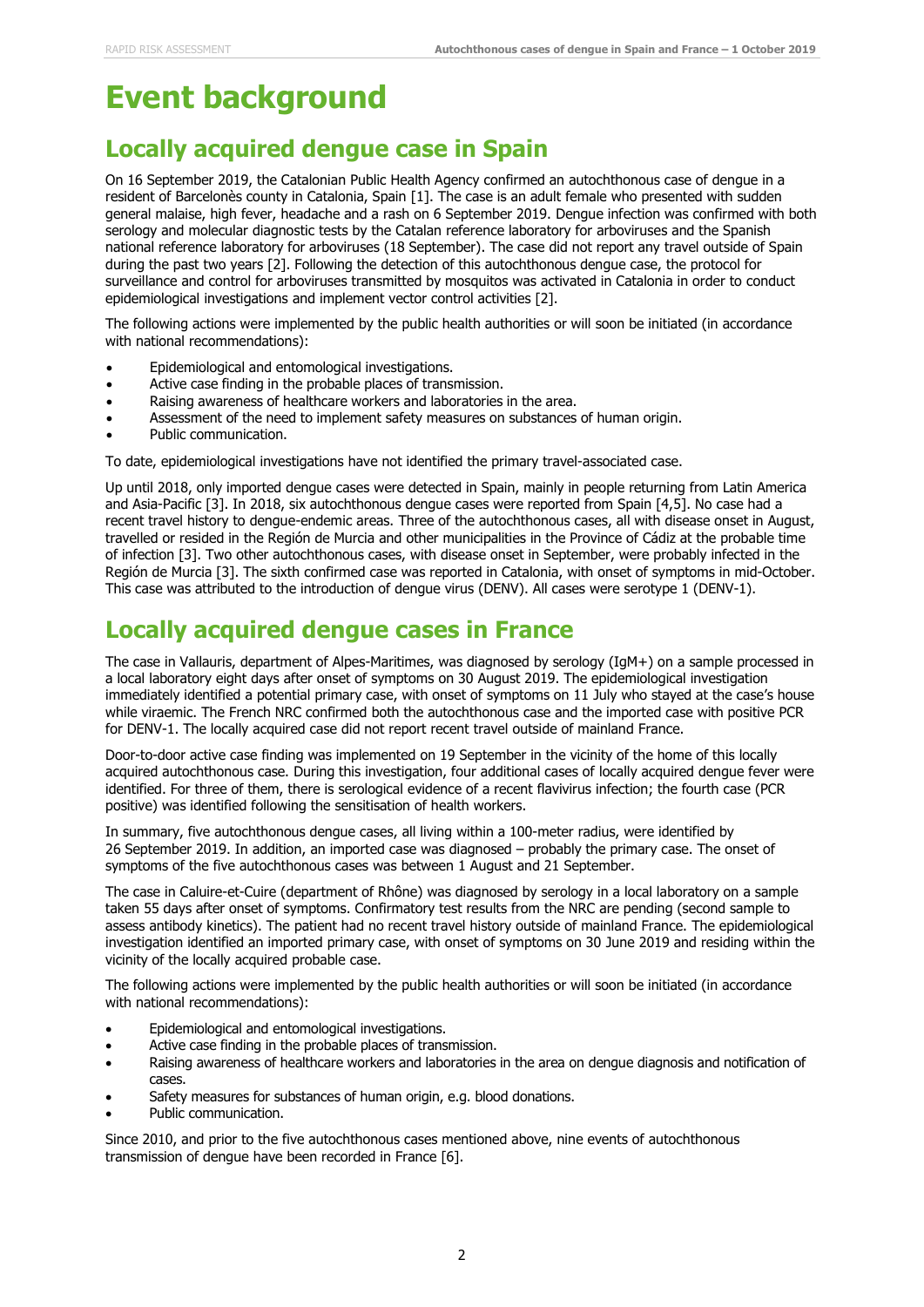### **Disease background**

Dengue is a mosquito-borne disease caused by viruses of the Flaviviridae family. There are four antigenically distinct serotypes of dengue viruses (DENV 1–4). General information on dengue virus infection is available in the [ECDC dengue factsheet,](https://ecdc.europa.eu/en/dengue-fever/facts/factsheet) and detailed information on laboratory diagnostics is presented in the previous rapid risk assessment 'Local transmission of dengue in France and Spain – 2018' [7,8]. A comprehensive overview of DENV diagnostic capacity in the EU/EEA can be found in the [EVD-LabNet directory](https://www.evd-labnet.eu/evd-labnet-directory-search) [9].

The mosquito Ae. albopictus is a competent vector for all four dengue virus serotypes, but considered a less competent vector for DENV than the primary tropical and subtropical vector Ae. aeqypti (see ECDC factsheet for [experts\)](https://ecdc.europa.eu/en/disease-vectors/facts/mosquito-factsheets/aedes-albopictus) [10,11]. Population dynamics of Ae. albopictus are mainly driven by temperature (survival of adults and development of larvae) and rainfall favouring the presence of breeding sites, either of natural origin (small natural water bodies) or man-made (containers of any kind) [12]. Transmission of DENV depends, among other factors, on the presence of active competent vectors and suitable temperatures. Laboratory experiments with Ae. albopictus from Shanghai with DENV-2 suggest that transmission is unlikely below 18 °C [13]. In the southern part of Europe in areas with established populations of Ae. albopictus (see Ae. albopictus, [current known distribution,](https://ecdc.europa.eu/en/publications-data/aedes-albopictus-current-known-distribution-august-2019) August 2019 [14]); environmental conditions during summer and early autumn can support vector abundance at a level that is sufficient for autochthonous transmission of DENV, which could then lead to sporadic cases or localised cluster/outbreaks after importation of the virus.

Aedes albopictus mosquitoes were first detected in Catalonia, Spain, in 2004, 15 km northeast of Barcelona [15,16] and have since been spreading southward along the coast, with recent detections in western Spain [17]. There is evidence from Murcia, 370 km southwest of Barcelona, that Ae. albopictus may be active during winter but at low density [18]. Entomological surveillance in the region shows that populations start increasing in April or May, reaching a peak in July or August, sometimes followed by a second peak in September [19-21]. Ae. albopictus from Catalonia was found to be susceptible to both DENV‐1 and DENV‐2. It was also able to transmit DENV‐1 in a laboratory study under simulated environmental conditions mirroring the mean temperature and humidity recorded in July on the Catalonian coast [22].

Aedes albopictus were first detected in France in 2004 in Menton, 50 km east of Vallauris, and have since been spreading westward and northward [23]. Aedes albopictus reached the Rhône department in 2013 [24]. Aedes albopictus is normally active in southeast France from May until the beginning of November [25,26].

Aedes aegypti, another competent vector, is not present in the continental EU.

#### **Disease surveillance for dengue in the EU**

Dengue is a notifiable disease in the EU [27].

According to data retrieved from RENAVE, the Spanish National Surveillance Network, on 6 September 2019, Spain reported 580 confirmed imported cases of dengue between 2015 and 2018; 180 cases were reported in 2015, 199 cases in 2016, 52 cases in 2017 and 149 cases in 2018. Probable country of infection is available for 345 of 580 confirmed imported cases, e.g. 57/345 (16.5%) cases reported exposure in Thailand, 44/345 (12.75%) were exposed in Paraguay, 34/345 (9.9%) in Indonesia, and 24/345 (7%) in India.

According to data retrieved from The European Surveillance System (TESSy) on 6 September 2019, France reported 759 confirmed imported dengue cases between 2015 and 2018; 71 cases were reported in 2015, 159 in 2016, 240 in 2017, and 289 in 2018. Seventeen percent of the confirmed cases with known place of infection were reported from Thailand, 10% from Indonesia, and 8% from French Polynesia.

Further information on dengue surveillance in the EU/EEA countries can be found in ECDC's Annual Epidemiological Report 2017 [28] and in the online [surveillance atlas of infectious diseases](https://ecdc.europa.eu/en/surveillance-atlas-infectious-diseases) (up to 2018) [29].

## **Risk assessment questions**

This risk assessment addresses the public health significance of locally acquired dengue cases in areas with established populations of Ae. albopictus in the southern part of the EU. It also covers the risk for EU/EEA citizens residing in, or visiting, affected regions.

## **ECDC risk assessment for the EU/EEA**

The recent reports of locally acquired dengue cases in France and Spain in late summer and autumn were not unexpected. Given the presence of established populations of Ae. albopictus and favourable environmental conditions for vector activity, infections with the dengue virus are possible. The establishment of Ae. albopictus in the southern continental EU has led to several similar autochthonous transmission events of DENV in Croatia, France and Spain between 2010 and 2018 [6].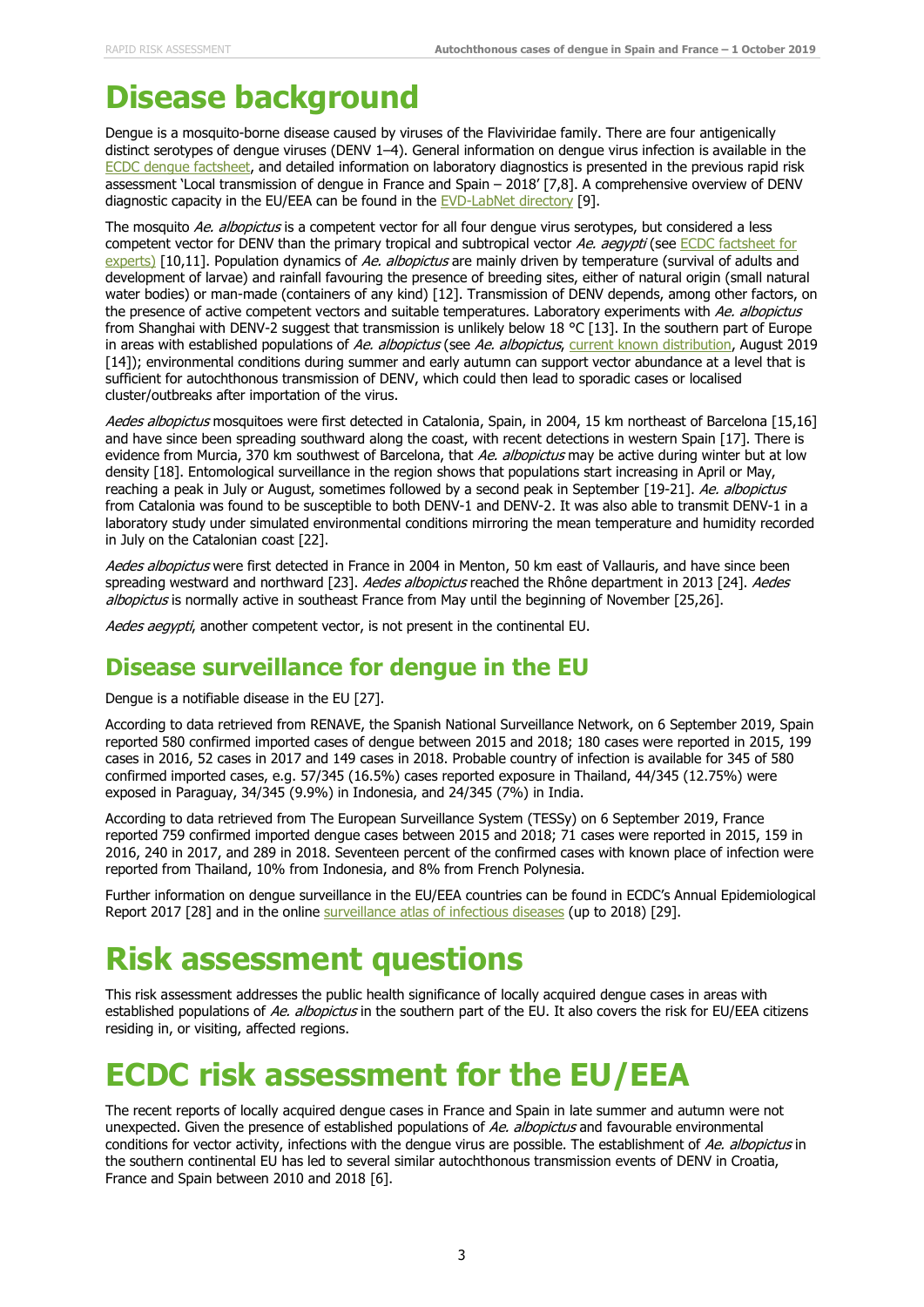In the past decade, all reported events of DENV transmission refer to sporadic cases or limited clusters of locally acquired dengue cases. In previous years, autochthonous DENV transmission occurred between August and October in Spain and between July and October in France. This demonstrates that sporadic transmission in both countries may occur up to late autumn. The period of transmission is dependent on the vector population and environmental conditions. Environmental conditions may remain suitable for significant vector activity until the middle of October [12,19-21,25] but are expected to become progressively less suitable during October and November. The detection of further cases in the affected regions/departments remains possible. To date, there is no established epidemiological or microbiological link between the three cases that were reported in Spain and France.

Catalonia is a popular tourist destination in the EU, with 83 million nights spent in tourist accommodations (2017) [30]. Introduction of DENV by travellers coming or returning from endemic areas can occur. Based on a modelling study using the air traveller volume coming from active dengue areas in 2010, the cities of Milan, Rome and Barcelona were predicted to be at higher risk of dengue importation, notably during August, September and October [31]. In France, both Provence-Alpes-Côte d'Azur and Rhône-Alpes are very popular tourist destinations in the EU, with 55 and 51 million nights spent in tourist accommodations, respectively, in 2017 [30]. Therefore, introduction of DENV by travellers coming or returning from areas with active dengue transmission is possible, even if considered a rare event.

Although a limited number of described dengue outbreaks were sustained by Ae. albopictus, the vector may act as a driver of epidemics in areas where Ae. aegypti is absent or where its population is too small to have epidemiological importance [32-36]. Ae. albopictus is also the vector responsible for the large seasonal DENV-2 outbreak in Réunion in the last two years [37]. The size of the Réunion outbreak demonstrated the considerable vectorial capacity of the Ae. albopictus population for transmitting DENV-2. Despite a lack of evidence of genetic adaptation of the virus to the Ae. albopictus population in Réunion, autochthonous dengue transmission events may warrant molecular investigations to better assess the epidemic potential of DENV, or when the primary case responsible for the virus introduction is unknown, point towards the possible origin of the introduction based on phylogenetic assessment.

To date and based on ECDC's epidemiological assessment, the risk that visitors to the affected areas become infected and subsequently introduce the virus and initiate further local transmission in their country of residence cannot be excluded, but remains very low. By comparison, there is a higher risk of virus introduction from travellers coming or returning from epidemic and endemic tropical and subtropical countries where DENV is circulating [38].

#### **Limitations**

This risk assessment is based on information available at the time of publication. While the epidemiological investigation is ongoing, there is a substantial uncertainty regarding the extent of potential circulation of the virus; further cases might be detected through active case finding. The level of risk should be re-assessed when significant new facts become available.

# **Options for response**

The options for response with regard to sporadic cases of dengue among EU/EEA Member States as published in the ECDC rapid risk assessment '[Local transmission of dengue fever in France and Spain](https://ecdc.europa.eu/sites/portal/files/documents/08-10-2018-RRA-Dengue-France.pdf) – 2018' (22 October 2018) remain valid [8].

#### **Dengue and safety of substances of human origin**

DENV is transmissible through substances of human origin (SoHO). Therefore, EU/EEA Member States should consider applying safety measures, according to an assessment of risk, to prevent the transmission of DENV through donations of SoHO. The SoHO safety interventions specified in the rapid risk assessment of dengue outbreaks in France and Spain in 2018 remain the same [8]. In relation to this sporadic autochthonous case of dengue in Barcelona and based on the epidemiological data, the Spanish Scientific Committee for Transfusion Safety (CCST) has considered that no special measures have to be implemented in response to this event, except for reinforcing the request to all donors to report any symptoms that appear post-donation and continuing with the corresponding epidemiological surveillance. Should new cases appear, this decision would be reassessed. As an additional surveillance measure, the Blood Bank of Catalonia (BST), according to the Public Health Institute, has decided to perform a screening for dengue detection (NAT) for the next two months.

## **Source and date of request**

ECDC internal decision, 19 September 2019.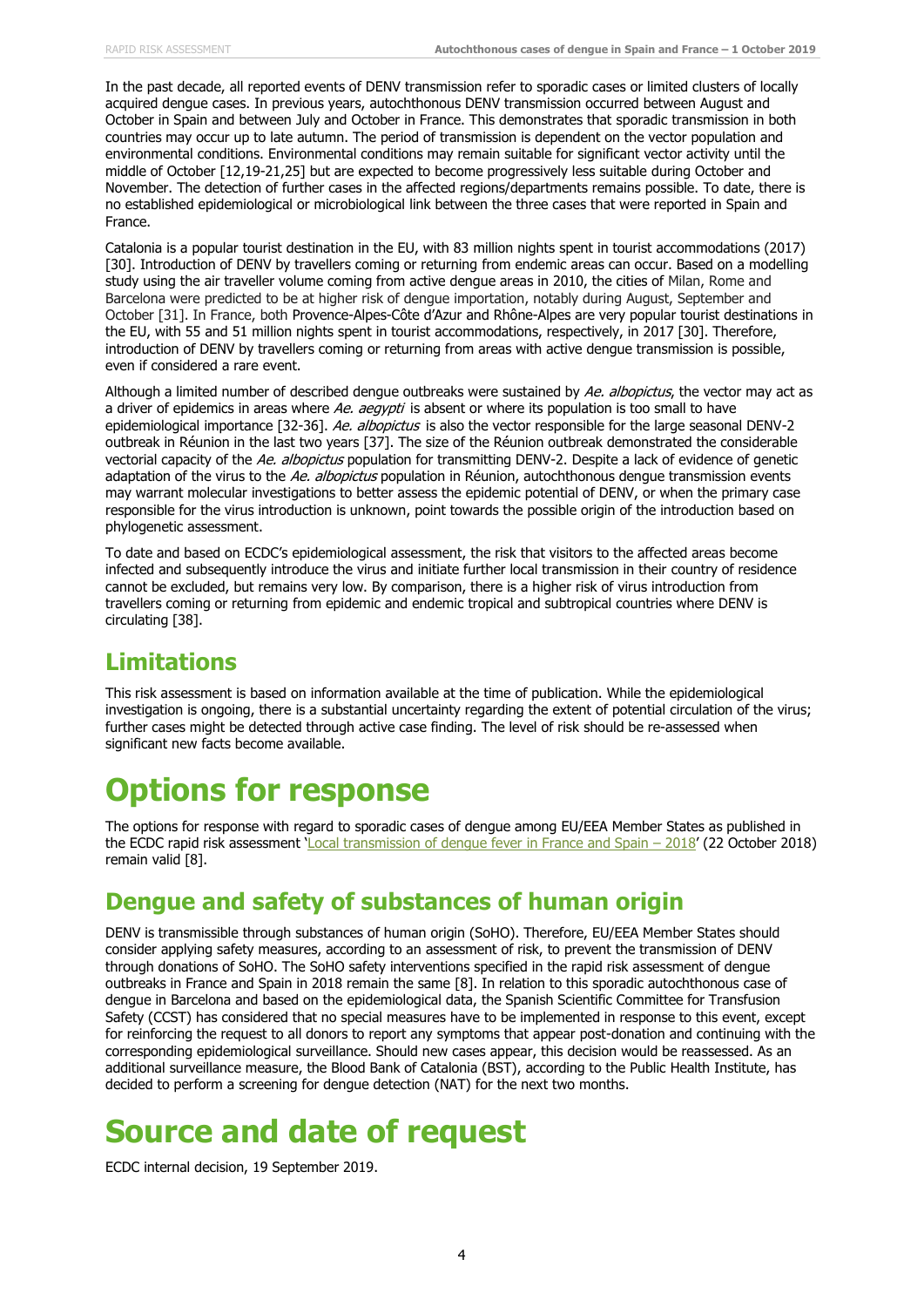## **Consulted experts**

ECDC experts (in alphabetic order): Leonidas Alexakis, Susana Barragan, Olivier Briët, Sergio Brusin, Dragoslav Domanovic, Celine Gossner, Bertrand Sudre, Ariana Wijermans and Johanna Young.

External experts: Marie-Claire Paty and Harold Noel (Agence nationale de santé publique, France), Lucía García-San Miguel, Susana Monge and María José Sierra (Ministry of Health, Social Services and Equity), Mireia Jané and Ana Martínez (General Directorate of Public Health Catalonia), Maria Paz Sanchez-Seco, Ana Vazquez and Fernando de Ory (National Reference Laboratory for Arboviruses), Beatriz Fernandez (National Centre of Epidemiology) and Elena Moro (Ministry of Health, Scientific Committee for Transfusion Safety).

All experts have submitted declarations of interest, and a review of these declarations did not reveal any conflict of interest.

# **Disclaimer**

ECDC issues this risk assessment document based on an internal decision and in accordance with Article 10 of Decision No 1082/13/EC and Article 7(1) of Regulation (EC) No 851/2004 establishing a European centre for disease prevention and control (ECDC). In the framework of ECDC's mandate, the specific purpose of an ECDC risk assessment is to present different options on a certain matter. The responsibility on the choice of which option to pursue and which actions to take, including the adoption of mandatory rules or guidelines, lies exclusively with the EU/EEA Member States. In its activities, ECDC strives to ensure its independence, high scientific quality, transparency and efficiency.

This report was written with the coordination and assistance of an Internal Response Team at the European Centre for Disease Prevention and Control. All data published in this risk assessment are correct to the best of our knowledge at the time of publication. Maps and figures published do not represent a statement on the part of ECDC or its partners on the legal or border status of the countries and territories shown.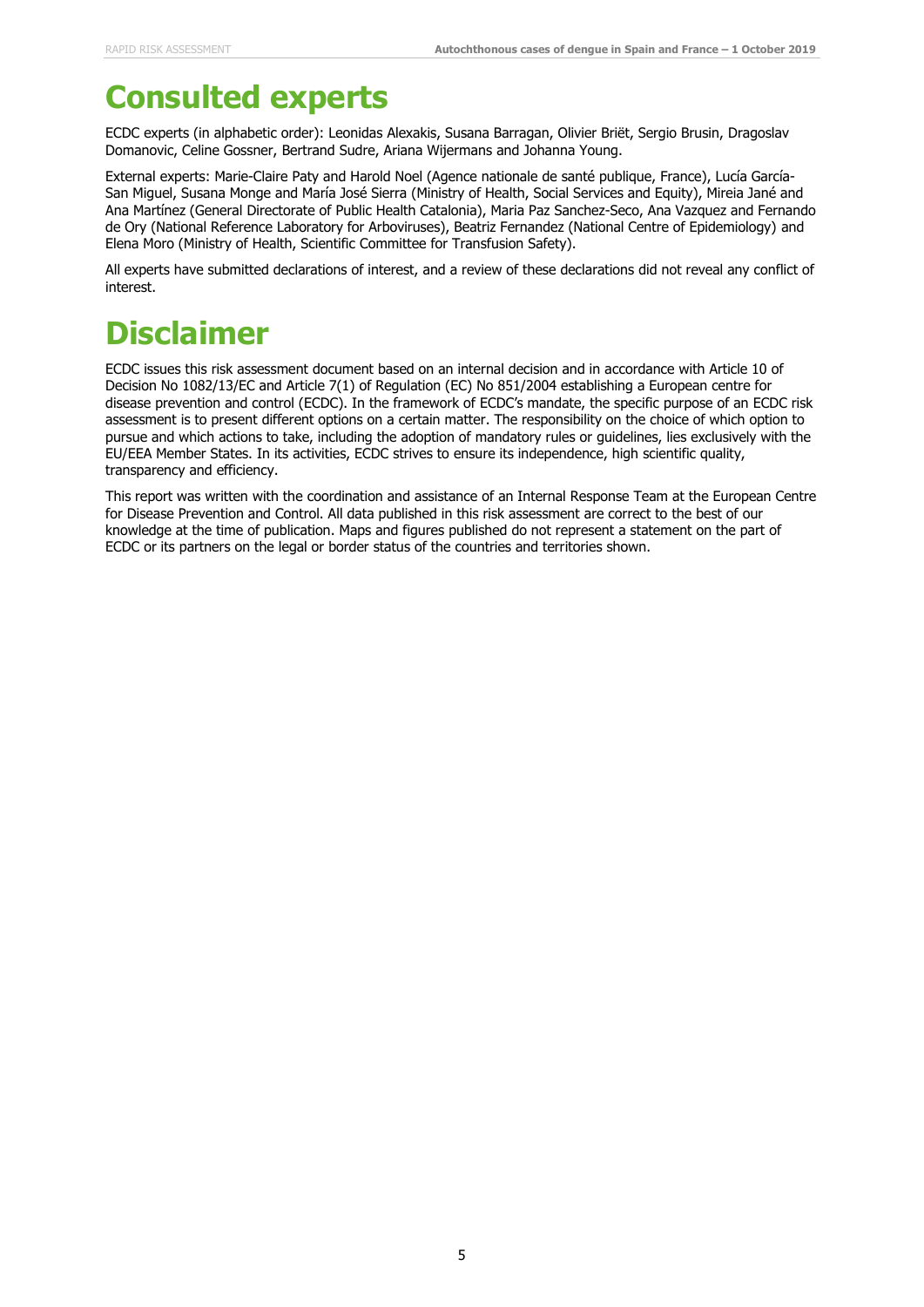### **References**

- 1. Agència de Salut Pública de Catalunya (ASPCAT). L'Agència de Salut Pública confirma un altre cas de dengue autòcton a Catalunya [Internet]. 2019 [updated 18 September 2019; cited 20 September 2019]. Available from: [http://salutpublica.gencat.cat/ca/detalls/Article/Dengue-autocton.](http://salutpublica.gencat.cat/ca/detalls/Article/Dengue-autocton)
- 2. Agència de Salut Pública de Catalunya. Protocol per a la vigilància i el control de les arbovirosis importades transmeses per mosquits a Catalunya [Internet]. 2019 [updated 10 May 2019]. Available from: [http://canalsalut.gencat.cat/web/.content/\\_Professionals/Vigilancia\\_epidemiologica/documents/arxius/proto](http://canalsalut.gencat.cat/web/.content/_Professionals/Vigilancia_epidemiologica/documents/arxius/protocol_arbovirosis_cat.pdf) [col\\_arbovirosis\\_cat.pdf.](http://canalsalut.gencat.cat/web/.content/_Professionals/Vigilancia_epidemiologica/documents/arxius/protocol_arbovirosis_cat.pdf)
- 3. Ministerio de Sanidad Consumo Y Bienestar Social. Dengue autóctono en España 2ª actualización [Internet]. 2018 [updated 31 May 2018; cited 2019 20 September]. Available from: https://www.mscbs.gob.es/profesionales/saludPublica/ccayes/analisisituacion/doc/ERR\_Dengue\_autoctono [mayo2019.pdf.](https://www.mscbs.gob.es/profesionales/saludPublica/ccayes/analisisituacion/doc/ERR_Dengue_autoctono_mayo2019.pdf)
- 4. Agència de Salut Pública de Catalunya. Primer cas de dengue autòcton a Catalunya [Internet]. 2018 [updated 16 November 2018; cited 20 September 2018]. Available from: [https://web.gencat.cat/ca/actualitat/detall/Primer-cas-de-dengue-autocton-a-Catalunya-00001.](https://web.gencat.cat/ca/actualitat/detall/Primer-cas-de-dengue-autocton-a-Catalunya-00001)
- 5. Ministerio de Sanidad Consumo Y Bienestar Social. Primeros casos de dengue autóctono en España. Actualización noviembre 2018. [Internet]. 2018 [updated 23 November 2018; cited 20 September 2019]. Available from: [https://www.mscbs.gob.es/profesionales/saludPublica/ccayes/alertasActual/docs/ERR\\_Dengue\\_autoctono\\_E](https://www.mscbs.gob.es/profesionales/saludPublica/ccayes/alertasActual/docs/ERR_Dengue_autoctono_Espana.pdf) [spana.pdf.](https://www.mscbs.gob.es/profesionales/saludPublica/ccayes/alertasActual/docs/ERR_Dengue_autoctono_Espana.pdf)
- 6. European Centre for Disease Prevention and Control. Autochthonous transmission of dengue in EU/EEA [Internet]. Stockholm: ECDC; 2019 [updated 9 August 2019; cited 20 September 2019]. Available from: [https://ecdc.europa.eu/en/all-topics-z/dengue/surveillance-and-disease-data/autochthonous-transmission](https://ecdc.europa.eu/en/all-topics-z/dengue/surveillance-and-disease-data/autochthonous-transmission-dengue-eueea)[dengue-eueea.](https://ecdc.europa.eu/en/all-topics-z/dengue/surveillance-and-disease-data/autochthonous-transmission-dengue-eueea)
- 7. European Centre for Disease Prevention and Control (ECDC). Factsheet about dengue [Internet]. 2018 [cited 20 September 2019]. Available from: [https://ecdc.europa.eu/en/dengue-fever/facts/factsheet.](https://ecdc.europa.eu/en/dengue-fever/facts/factsheet)
- 8. European Centre for Disease Prevention and Control. Local transmission of dengue fever in France and Spain – 2018 — 22 October 2018. Stockholm: ECDC; 2018. Available from: [https://www.ecdc.europa.eu/sites/portal/files/documents/08-10-2018-RRA-Dengue-France.pdf.](https://www.ecdc.europa.eu/sites/portal/files/documents/08-10-2018-RRA-Dengue-France.pdf)
- 9. EVD-LabNet. EVD-LabNet directory search [Internet]. Rotterdam: EVD-LabNet secretariat; 2019 [cited 10 Sep 2019]. Available from: [https://www.evd-labnet.eu/evd-labnet-directory-search?species=996](https://www.evd-labnet.eu/evd-labnet-directory-search?species=996-dengue-virus) [dengue-virus.](https://www.evd-labnet.eu/evd-labnet-directory-search?species=996-dengue-virus)
- 10. Lambrechts L, Scott TW, Gubler DJ. Consequences of the expanding global distribution of Aedes albopictus for dengue virus transmission. PLoS Negl Trop Dis. 2010;4(5):e646.
- 11. European Centre for Disease Prevention and Control. Aedes albopictus Factsheet for experts [Internet]. 2019 [cited 20 Sep 2019]. Available from: [https://ecdc.europa.eu/en/disease-vectors/facts/mosquito](https://ecdc.europa.eu/en/disease-vectors/facts/mosquito-factsheets/aedes-albopictus)[factsheets/aedes-albopictus.](https://ecdc.europa.eu/en/disease-vectors/facts/mosquito-factsheets/aedes-albopictus)
- 12. Tran A, L'Ambert G, Lacour G, Benoit R, Demarchi M, Cros M, et al. A rainfall- and temperature-driven abundance model for Aedes albopictus populations. Int J Environ Res Public Health. 2013 Apr 26;10(5):1698-719.
- 13. Torres JR, Orduna TA, Pina-Pozas M, Vazquez-Vega D, Sarti E. Epidemiological Characteristics of Dengue Disease in Latin America and in the Caribbean: A Systematic Review of the Literature. J Trop Med. 2017;2017:8045435.
- 14. European Centre for Disease Prevention and Control and European Food Safety Authority. Aedes albopictus – current known distribution: August 2019 [Internet]. Stockholm: ECDC; 2019 [updated 30 August 2019; cited 2019 20 Sept]. Available from: [https://ecdc.europa.eu/en/publications-data/aedes-albopictus-current](https://ecdc.europa.eu/en/publications-data/aedes-albopictus-current-known-distribution-august-2019)[known-distribution-august-2019.](https://ecdc.europa.eu/en/publications-data/aedes-albopictus-current-known-distribution-august-2019)
- 15. Aranda C, Eritja R, Roiz D. First record and establishment of the mosquito Aedes albopictus in Spain. Medical and veterinary entomology. 2006;20(1):150-2.
- 16. Giménez N, Barahona M, Casasa A, Domingo A, Gavagnach M, Marti C. Introduction of Aedes albopictus in Spain: a new challenge for public health. Gaceta sanitaria. 2007;21(1):25-8.
- 17. Bravo-Barriga D, Gouveia AA, Parreira R, Jiménez-Vidal D, Pérez-Martín J, Martin-Cuervo M, et al. First detections of Aedes albopictus (tiger mosquito) in the region of Extremadura, west of Spain. Gaceta sanitaria. 2019;33(3):299.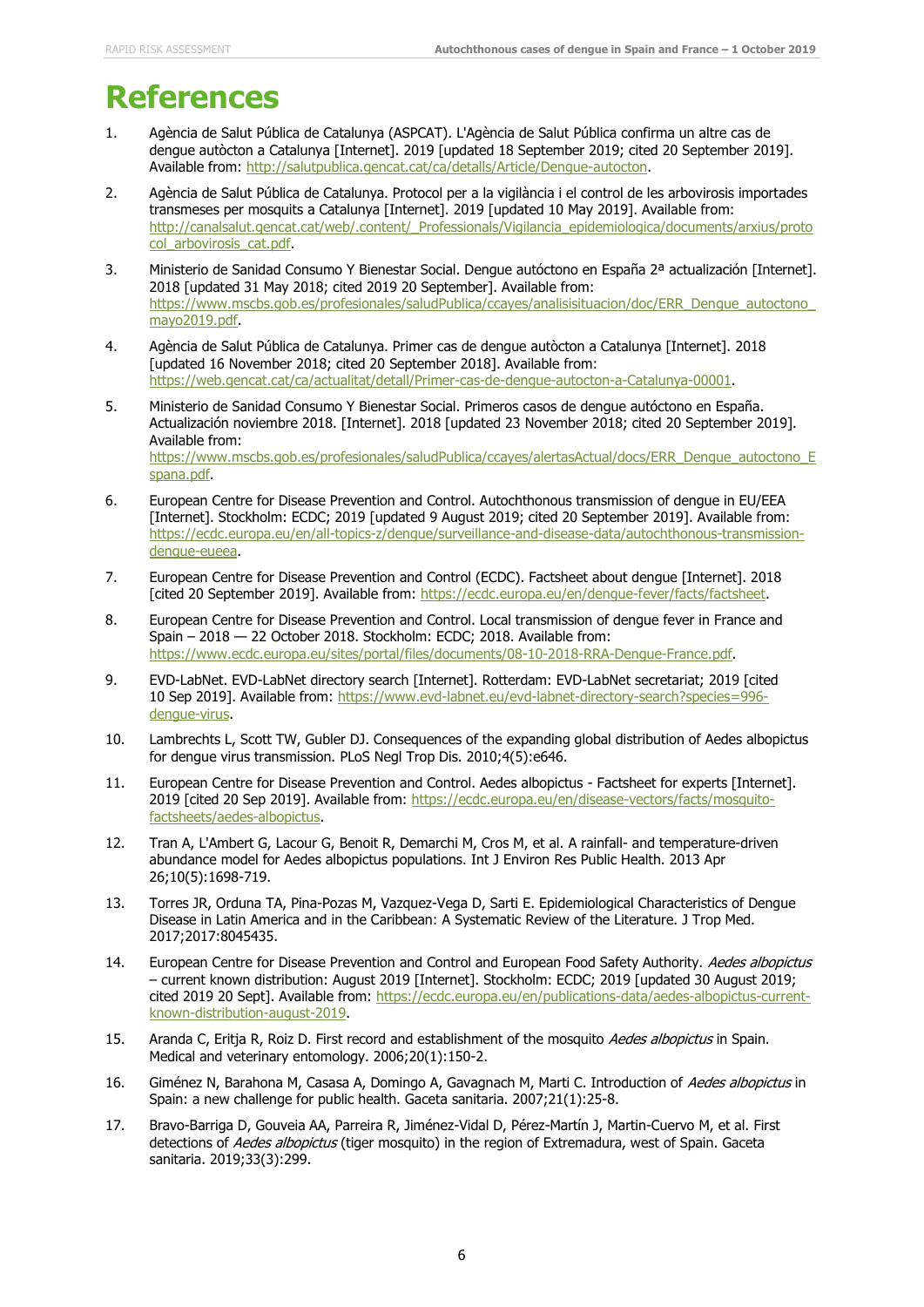- 18. Collantes F, Delgado JA, Alarcón-Elbal PM, Delacour S, Lucientes J. First confirmed outdoor winter reproductive activity of Asian tiger mosquito (Aedes albopictus) in Europe. Anales de Biología. 2014;36:71-7.
- 19. Lucientes J, Molina R. Informe de las actividades desarrolladas por la Universidad de Zaragoza durante el año 2015 en virtud del procedimiento abierto Nº2015/507 PA004 para la realización del trabajo técnico que lleva como título: Vigilancia entomológica en aeropuertos y puertos frente a vectores importados de enfermedades infecciosas exóticas, y vigilancia de potenciales vectores autóctonos de dichas enfermedades. Zaragoza: Universidad de Zaragoza; 2015.
- 20. Lucientes J, Molina R. Informe de las actividades desarrolladas por la Universidad de Zaragoza durante el año 2016 en virtud del procedimiento abierto Nº2015/507 PA004 para la realización del trabajo técnico que lleva como título: Vigilancia entomológica en aeropuertos y puertos frente a vectores importados de enfermedades infecciosas exóticas, y vigilancia de potenciales vectores autóctonos de dichas enfermedades. Zaragoza: Universidad de Zaragoza; 2016.
- 21. Lucientes J, Molina R. Informe de las actividades desarrolladas por la Universidad de Zaragoza durante el año 2017 en virtud del procedimiento abierto N°2015/507 PA004 para la realización del trabajo técnico que lleva como título: Vigilancia entomológica en aeropuertos y puertos frente a vectores importados de enfermedades infecciosas exóticas, y vigilancia de potenciales vectores autóctonos de dichas enfermedades. Zaragoza: Universidad de Zaragoza; 2017.
- 22. Brustolin M, Santamaria C, Napp S, Verdún M, Rivas R, Pujol N, et al. Experimental study of the susceptibility of a European Aedes albopictus strain to dengue virus under a simulated Mediterranean temperature regime. Medical and veterinary entomology. 2018;32(4):393-8.
- 23. Scholte E-J, Schaffner F. 14. Waiting for the tiger: establishment and spread of the Aedes albopictus mosquito in Europe. Emerging pests and vector-borne diseases in Europe. 2007;1:241.
- 24. Sherpa S, Rioux D, Pougnet-Lagarde C, Després L. Genetic diversity and distribution differ between longestablished and recently introduced populations in the invasive mosquito Aedes albopictus. Infection, Genetics and Evolution. 2018;58:145-56.
- 25. Lacour G, Chanaud L, L'Ambert G, Hance T. Seasonal synchronization of diapause phases in Aedes albopictus (Diptera: Culicidae). PLoS One. 2015;10(12):e0145311.
- 26. Manica M, Rosa R, Della Torre A, Caputo B. From eggs to bites: do ovitrap data provide reliable estimates of Aedes albopictus biting females? PeerJ. 2017;5:e2998.
- 27. European Commission. Commission Implementing Decision (EU) 2018/945 of 22 June 2018 on the communicable diseases and related special health issues to be covered by epidemiological surveillance as well as relevant case definitions 2018. Available from: [https://eur-lex.europa.eu/legal](https://eur-lex.europa.eu/legal-content/EN/TXT/PDF/?uri=CELEX:32018D0945&from=EN)[content/EN/TXT/PDF/?uri=CELEX:32018D0945&from=EN.](https://eur-lex.europa.eu/legal-content/EN/TXT/PDF/?uri=CELEX:32018D0945&from=EN)
- 28. European Centre for Disease Prevention and Control. Annual Epidemiological Report for 2017 Dengue [Internet]. Stockholm: ECDC; 2019. Available from: [https://www.ecdc.europa.eu/sites/portal/files/documents/dengue-annual-epidemiological-report-2017.pdf.](https://www.ecdc.europa.eu/sites/portal/files/documents/dengue-annual-epidemiological-report-2017.pdf)
- 29. European Centre for Disease Prevention and Control. Surveillance Atlas of Infectious Diseases [Internet]. Stockholm: ECDC; 2019. Available from: [https://ecdc.europa.eu/en/dengue-fever/surveillance-and-disease](https://ecdc.europa.eu/en/dengue-fever/surveillance-and-disease-data/disease-data-ecdc)[data/disease-data-ecdc.](https://ecdc.europa.eu/en/dengue-fever/surveillance-and-disease-data/disease-data-ecdc)
- 30. Eurostat. Tourism statistics at regional level [Internet]. 2019 [cited 2019 20 September]. Available from: [https://ec.europa.eu/eurostat/statistics-explained/index.php/Tourism\\_statistics\\_at\\_regional\\_level.](https://ec.europa.eu/eurostat/statistics-explained/index.php/Tourism_statistics_at_regional_level)
- 31. Semenza JC, Sudre B, Miniota J, Rossi M, Hu W, Kossowsky D, et al. International dispersal of dengue through air travel: importation risk for Europe. PLoS neglected tropical diseases. 2014;8(12):e3278.
- 32. Gratz NG. Critical review of the vector status of Aedes albopictus. Medical and veterinary entomology. 2004 Sep;18(3):215-27.
- 33. Tsuda Y, Maekawa Y, Ogawa K, Itokawa K, Komagata O, Sasaki T, et al. Biting density and distribution of Aedes albopictus during the September 2014 outbreak of dengue fever in Yoyogi Park and the vicinity of Tokyo Metropolis, Japan. Jpn J Infect Dis. 2016;69(1):1-5.
- 34. Kutsuna S, Kato Y, Moi ML, Kotaki A, Ota M, Shinohara K, et al. Autochthonous dengue fever, Tokyo, Japan, 2014. Emerg Infect Dis. 2015 Mar;21(3):517-20.
- 35. Effler PV, Pang L, Kitsutani P, Vorndam V, Nakata M, Ayers T, et al. Dengue fever, Hawaii, 2001-2002. Emerg Infect Dis. 2005 May;11(5):742-9.
- 36. Luo L, Jiang LY, Xiao XC, Di B, Jing QL, Wang SY, et al. The dengue preface to endemic in mainland China: the historical largest outbreak by Aedes albopictus in Guangzhou, 2014. Infect Dis Poverty. 2017 Sep 22;6(1):148.